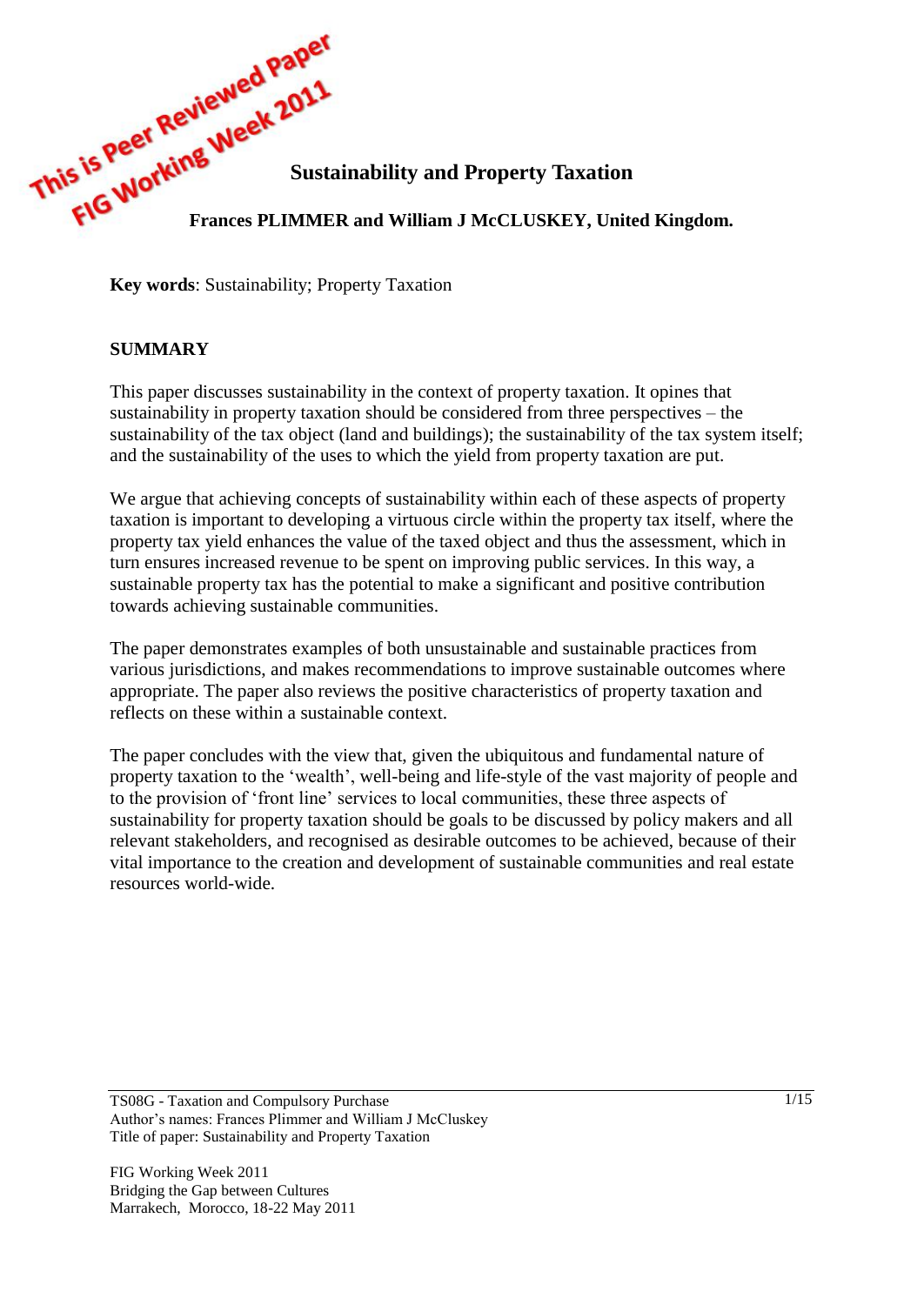# **Sustainability and Property Taxation**

## **Frances PLIMMER and William J McCLUSKEY, United Kingdom.**

## **1. INTRODUCTION**

For surveyors, sustainability is an increasingly important concept. For those of us who are responsible for the unique and finite resources of land, water and other natural assets, we have a huge responsibility to ensure that such unique resources are managed in a sustainable fashion for the future of humanity.

For those surveyors responsible for our built environment, the responsibility is no less. Given the costs (environmental, financial, and social) of creating buildings and other structures, ensuring that they are built, managed, used and reused in a sustainable fashion, is also a vital responsibility of surveyors. We need to ensure that those accountable for such assets - owners and occupiers - are aware of the huge importance of energy efficiency, waste management, and the health and safety of users of the buildings; and to ensure that they have the best tools and advice available to do their part in achieving an increasingly sustainable environment for us and for future generations.

Surveyors are, therefore, no strangers to sustainability. We have recognised, enhanced and promoted the principles of sustainable development for decades (refer for example, FIG 1991); we have moved on to sustainable investment (e.g. Plimmer 2009); indeed, given our responsibility for the natural and built resources of the world, it could be argued that there is no aspect of our work which does not impact on their future sustainability.

Sustainability implies both current and future economic, environmental and social aspects and property taxes have all of these, which are underpinned by a political dimension. Property taxes usually fund services which are provided at a local level and which directly affect the quality of the physical and economic environment and thus the social life of communities. We therefore believe that it should be possible to define and to develop property taxes which achieve sustainable outcomes for each jurisdiction.

This paper, therefore, discusses potential characteristics of sustainability in property taxation – not perhaps a topic which many people would associate with sustainability. However, as with real estate development and investment, sustainability has great relevance to property taxation, in a number of ways, a significant one of which, we opine, relates to its potential to support a sustainable society.

The United Nations defines a sustainable society as being one which: '*meets the needs of the present without sacrificing the ability of future generations to meet their own needs.'* (FIG, 2001: 19).

TS08G - Taxation and Compulsory Purchase Author's names: Frances Plimmer and William J McCluskey Title of paper: Sustainability and Property Taxation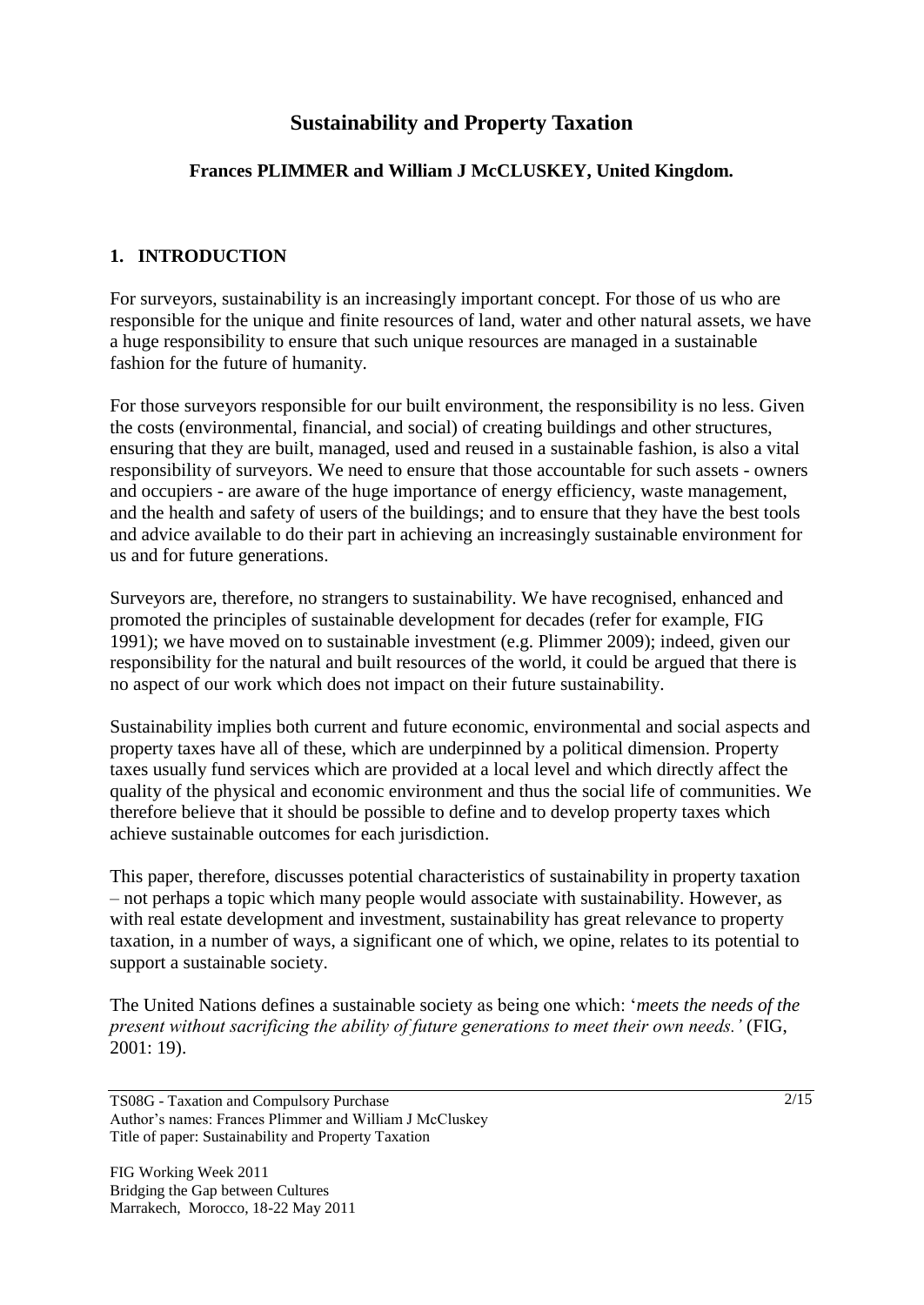Property taxation therefore has a clear role to ensure that it is established and operated in such a way that it maintains, if not enhances, the physical, social and economic environment for the benefit of current as well as future generations.

This paper reflects on how property taxation can contribute to a sustainable society and in that way, achieve the status of a sustainable property tax. We discuss sustainability in the context of property taxation in three ways: by looking at how property taxation can affect the sustainability of the objects (land and / or buildings) which are taxed; the sustainability of the tax itself (i.e. its appropriateness or otherwise for effective and efficient usage); and the contribution which the yield from property taxation can achieve towards the sustainability of communities and their built environment.

The paper is structured thus: Section 2 reflects on the sustainability of taxable objects largely by providing evidence from selected jurisdictions as to how property taxation can enhance and undermine the sustainability of property, the physical property itself or the use(s) to which it is put. Section 3 looks at the nature of the property tax itself and how aspects of sustainability can be incorporated and developed into what is already recognised as a 'near perfect' tax. Section 3 considers how the spend from property taxes can achieve sustainable outcomes within the community from which the tax is levied, by reflecting on the nature of services which add value both to individual (taxable) properties as well as to the wider life of the community, and thus its sustainability. Finally, Section 5 offers some conclusions.

# **2. THE SUSTAINABILITY OF TAXABLE OBJECTS**

# **2.1 Introduction**

Taxation is a well known government strategy for influencing behaviour (as well as raising revenue) and the use of property taxes to such an end is a common strategy. Thus, the way a property tax is structured and implemented, can have deliberate as well as unforeseen consequences for how people use their land and / or their buildings. In any event, property taxes should be considered in the light of how they affect the sustainability of how the taxed (and the untaxed) land and buildings are used and valued by the taxpayers, as a result, as well as their wider impact on society.

This section provides a range of examples of how different characteristics of property taxes affect the sustainability of real estate – the taxable object – as well as their wider market and community impacts. There is discussion on how sustainable such outcomes are within what is increasingly recognised as the desirable attributes of sustainable communities.

# 2.1.1 Land Value Taxation

Land value taxation (LVT) seeks to encourage the optimum use of land by taxing the land assuming that it is a cleared site available for use at its highest and best use, in accordance with the prevailing planning policies. One of the stated aims of LVT is '*fashioning or promoting land policy'* (Lichfield and Connellan (2000: 33). It is recognised (*ibid.*) that '*LVT* 

TS08G - Taxation and Compulsory Purchase Author's names: Frances Plimmer and William J McCluskey Title of paper: Sustainability and Property Taxation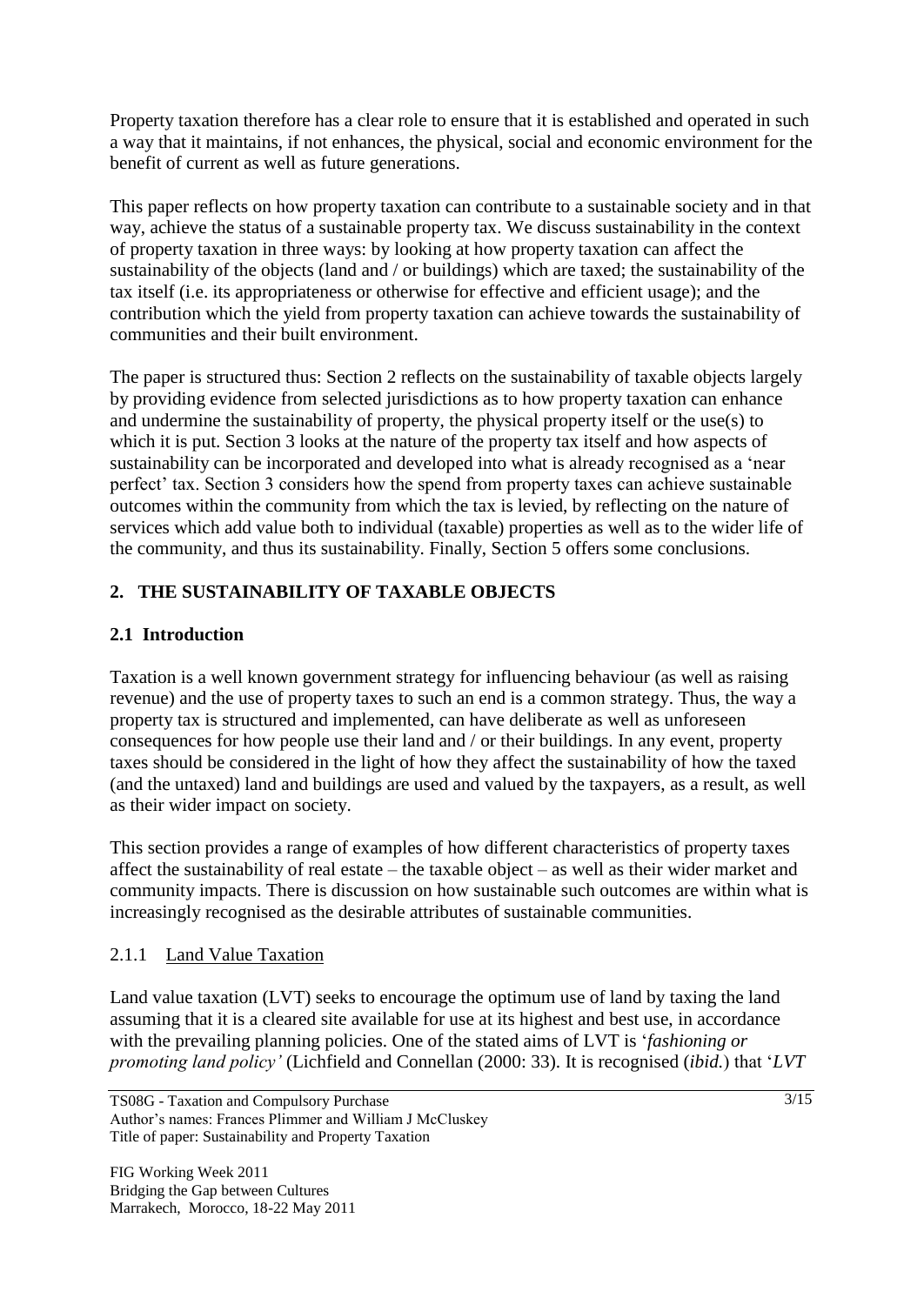*on the basis of 'highest and best' use will encourage development at the right time in the right place by, for instance, penalizing owners of vacant sites that were being withheld from the market for speculative reasons.'*

Therefore, LVT can be regarded as 'sustainable' because it encourages, through the tax system, the most advantageous use of land; (although perhaps it is truer to say that LVT discourages a less than optimal use of land).

Thus, it is within its focus on encouraging the optimal use of already developed land (which is generally what is covered by local planning authority development plans) that LVT really earns its sustainability credentials. For example, it promotes the reuse of previously developed but underused land (in particular derelict and vacant sites), discourages inappropriate structures and uses in locations which should be attracting more valuable and more suitable uses etc.; and encourages the intensification of the use of existing infrastructure rather than putting pressure on developing additional transport etc. resources. (see for example Connellan 2004; Almy *et al.*, 2008: 186; McClean, 2006; McCluskey and Franzsen, 2005)

In these and in other papers on LVT, there is rarely any recognition of the inherently unsustainable nature of the constant pressure which LVT is designed to exert on the redevelopment of land. Yes, it is true that it must be better to redevelop underused or vacant inner city sites, and therefore both relieve the pressure on the development of greenfield sites, as well as to optimize the use of existing infrastructure which urban redevelopment implies.

However, the process of demolition and construction is well known for generating high levels of waste (see, for example, BRE 2006) and carbon emissions and for the further depletion of our finite natural resources. Thus, to use the tax system to put pressure on owners to keep ensuring that their existing use matches that required by their local planning authority through an LVT system could be said to be environmentally unsustainable, while it may be good for employment in the construction industry.

Of course, given that it is planning policy which drives highest and best use and therefore the pressure to redevelop, a different approach to planning, one which reflects the need to have greater use out of existing buildings, and which encouraging reuse and refurbishment rather than demolition and rebuild, as well as encourages more flexibility to be designed into new buildings, may be seen as an acceptable way to get a higher level of long term use and therefore sustainability from buildings, within an LVT.

## 2.1.2 Changing the tax base

'Fairness' and equity are generally recognised as essential elements in a property tax. However, 'fairness' is a highly subjective concept and is likely to vary given the divergent view points of different stakeholders. For example, it is usually accepted that properties with similar attributes in similar locations should have the same taxable values (horizontal equity); so that their taxpayers are paying similar sums to enjoy substantially the same amenities. This

TS08G - Taxation and Compulsory Purchase Author's names: Frances Plimmer and William J McCluskey Title of paper: Sustainability and Property Taxation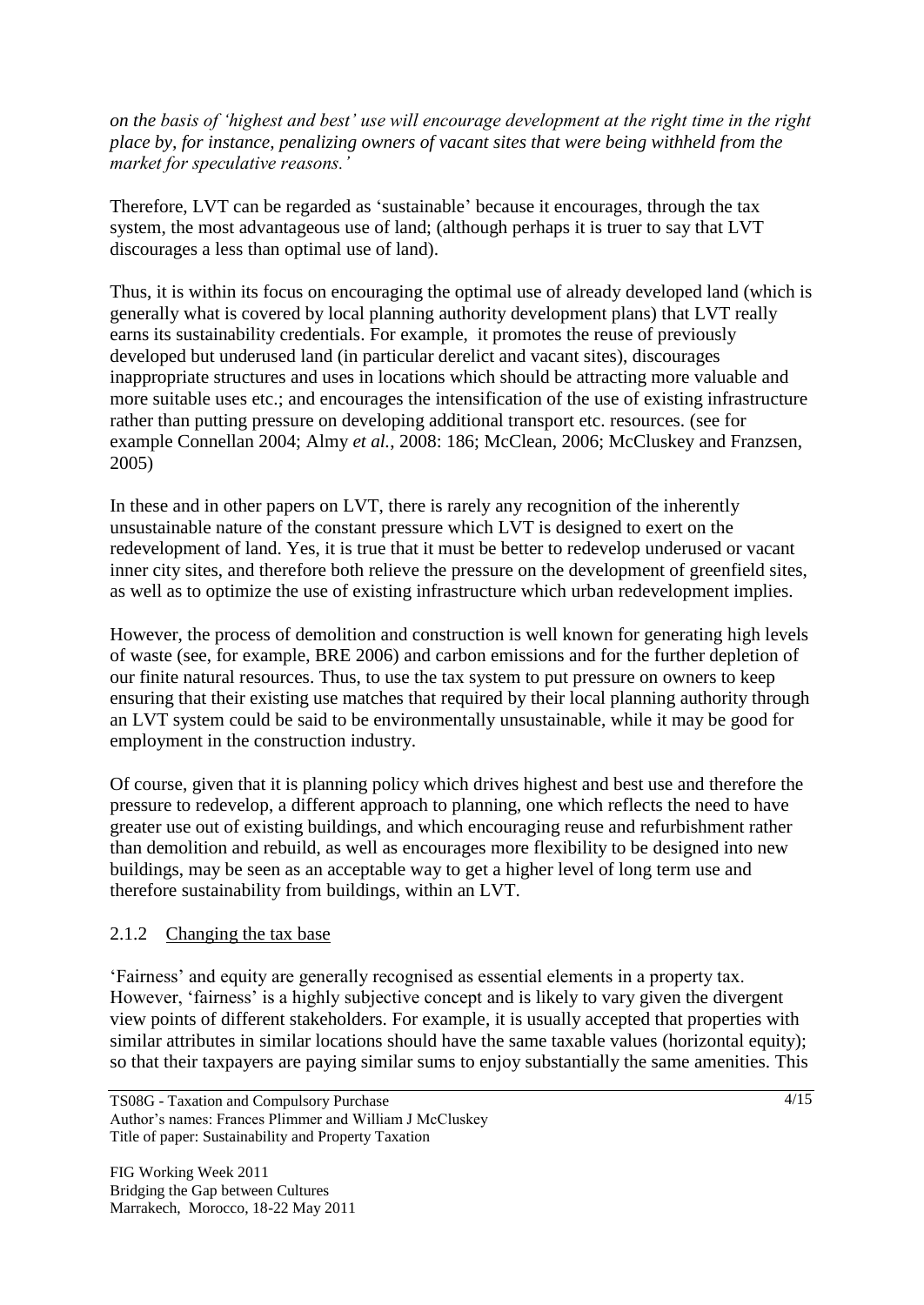is normally interpreted as ensuring that properties with similar market values have similar tax assessments and therefore similar tax liabilities.

In California in 1978 a 'taxpayer revolt' secured a shift from market value to acquisition value as the tax base for dwellings. The assessed value is, therefore, fixed at the purchase price of the property (plus 2% per annum for inflation). Thus, one taxpayer who purchased a dwelling in, say, 1980, could be paying tax based on its purchase price (value) at that time, while a neighbour who purchased an identical property last year, would be paying tax based on last year's purchase price – and thus significantly more.

The taxpayer revolt was triggered by a scandal involving tax assessors. At a time when confidence in assessors was low, an acquisition cost base was preferred because it removes any subjectivity from the assessed value and can, therefore, be seen as a more accurate and objective taxable figure. '… *no assessor, not even one given unlimited resources, could produce an assessment roll in which the appraisal of property was strictly current and precisely accurate in all respects.'* (California Taxpayers' Association, 1993*,* citing The State Board of Equalization, prior to the introduction of Proposition 13)

This acquisition value basis, the so-called Proposition 13, has been adjudged '*fairer'* by the State judiciary because such a tax base encourages owner occupiers not to sell their property (and thereby lose the attractive level of tax payable) and this contributes to neighbourhood preservation, continuity and stability which, it is argued, are highly desirable and sustainable outcomes (for example, Beaumont, 1994; Picker, 2005). Such a tax base also provides a high degree of predictability over next year's tax bill. Research (Beaumont, 1994: 8) shows that acquisition value is perceived as more progressive than an *ad valorem* base and that the elderly and low income groups have benefited most from the change – also a useful and, it can be argued, sustainable outcome.

Beaumont (1994: 4) provides a further justification by citing from the case of *Amador Valley Joint Union High School v. State Board of Equalization (1978: 251) thus:* 

*'[Proposition 13] does not unduly discriminate against persons who acquired their property after 1975, for those persons are assessed and taxed in precisely the same matter as those who purchased in 1975, namely, on an acquisition value basis predicted on the owner's free and voluntary acts of purchase.'*

It is argued (in California Taxpayers Association, 1993) that '*California homebuyers probably pay no real tax penalty under Proposition 13 because the differential assessments are capitalized into the purchase price.'* However on the sale of a dwelling, any 'reserve value' has to be built up again on the purchase and subsequent occupation of a new dwelling. This has had a negative impact on the property market.

However, the inevitable outcome of Proposition 13 was a severe loss of revenue the spending authorities, as well as a loss of horizontal and vertical equity (Beaumont, 1994). There is also evidence (Beaumont, 1994: 10) of owners investing in their homes when compared to other

TS08G - Taxation and Compulsory Purchase Author's names: Frances Plimmer and William J McCluskey Title of paper: Sustainability and Property Taxation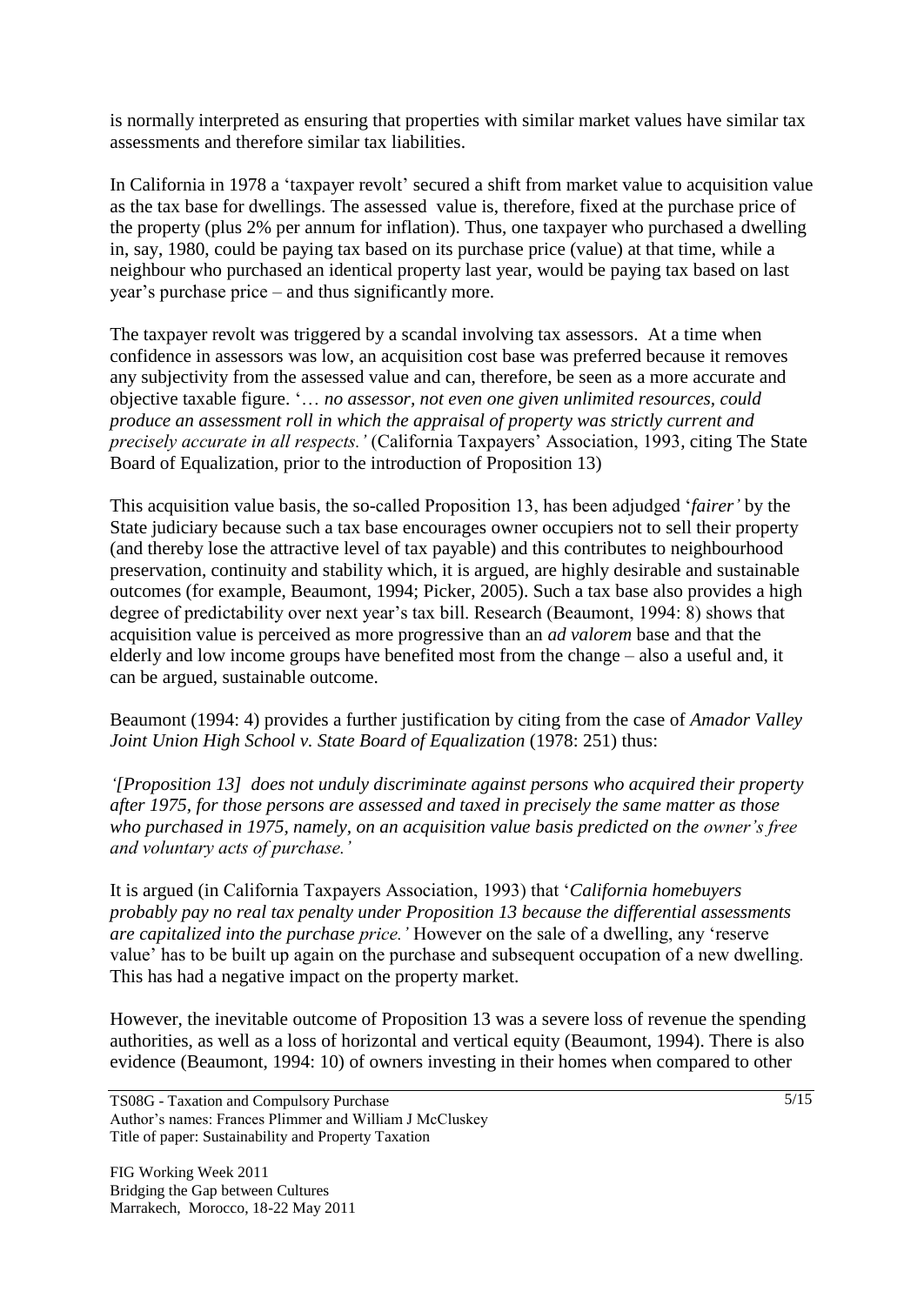kinds of capital investment opportunities. There is also fewer (and insufficient) new dwellings being constructed and the encouragement in the tax system for owners not to sell, means that the costs of purchasing residential property are particularly high and that market is inefficient in redistributing the supply in relation to the changing demands for dwellings, with younger homeowners and newer businesses disadvantaged.

There has also been a significant reduction in yield from the property tax, which has forced municipalities to rely more heavily on other forms of income (e.g. the local sales tax) and also to be innovative and imaginative with other opportunities to raise revenue using fees and charges for services (specifically non-tax sources). According to Beaumont (1994: 13) such charges and fees '*…have positive characteristics in their revenue potential and efficiency in resource allocation.'* 

However, it has resulted in municipalities competing against each other to encourage commercial taxpayers within their jurisdiction (Proposition 13 only applies to residential property). As Beaumont (1994: 10) says: '*California is over-malled.*'

Proposition 13 has also '*seriously damaged local democracy by depriving local elected officials of basic budget responsibilities and accountability.'* (Lochhead, 2003), as well as damaging the services which normally receive significant funding from local property tax revenues.

## 2.1.3 Exemptions and reliefs

Exemptions and reliefs allowed by legislation also affect the way people use their property and any such concessions made, should ensure sustainable outcomes.

In order to achieve an adequate revenue base, (which is an important factor both for equity and for yield – refer, for example Lyons, 2007: 6.31), and to achieve the maximum participation of potential taxpayers in the jurisdiction, exemptions and reliefs should be kept to a minimum.

It is also argued that any exemption or relief from the tax burden should be made within socalled sunset reliefs i.e. reliefs which are granted for a limited period of time e.g. five years, and which are reviewed at the end of the term to establish if circumstances continue to justify the concession (refer IAAO, 2010:  $18 - 19$ ). This prevents those who benefit from such a tax relief as viewing it 'as of right', thus making it politically and socially harder to remove the relief when it can no longer be justified.

However, this is not always the case. For example, in Britain, where the Council Tax is imposed on domestic property, a relief of 25% of taxes payable can be secured if the dwelling is occupied by only one (taxable) person.

Such a concession is a very tangible reward (often significant in monetary terms) which encourages single occupiers of large dwellings to remain in place. By doing so, the

TS08G - Taxation and Compulsory Purchase Author's names: Frances Plimmer and William J McCluskey Title of paper: Sustainability and Property Taxation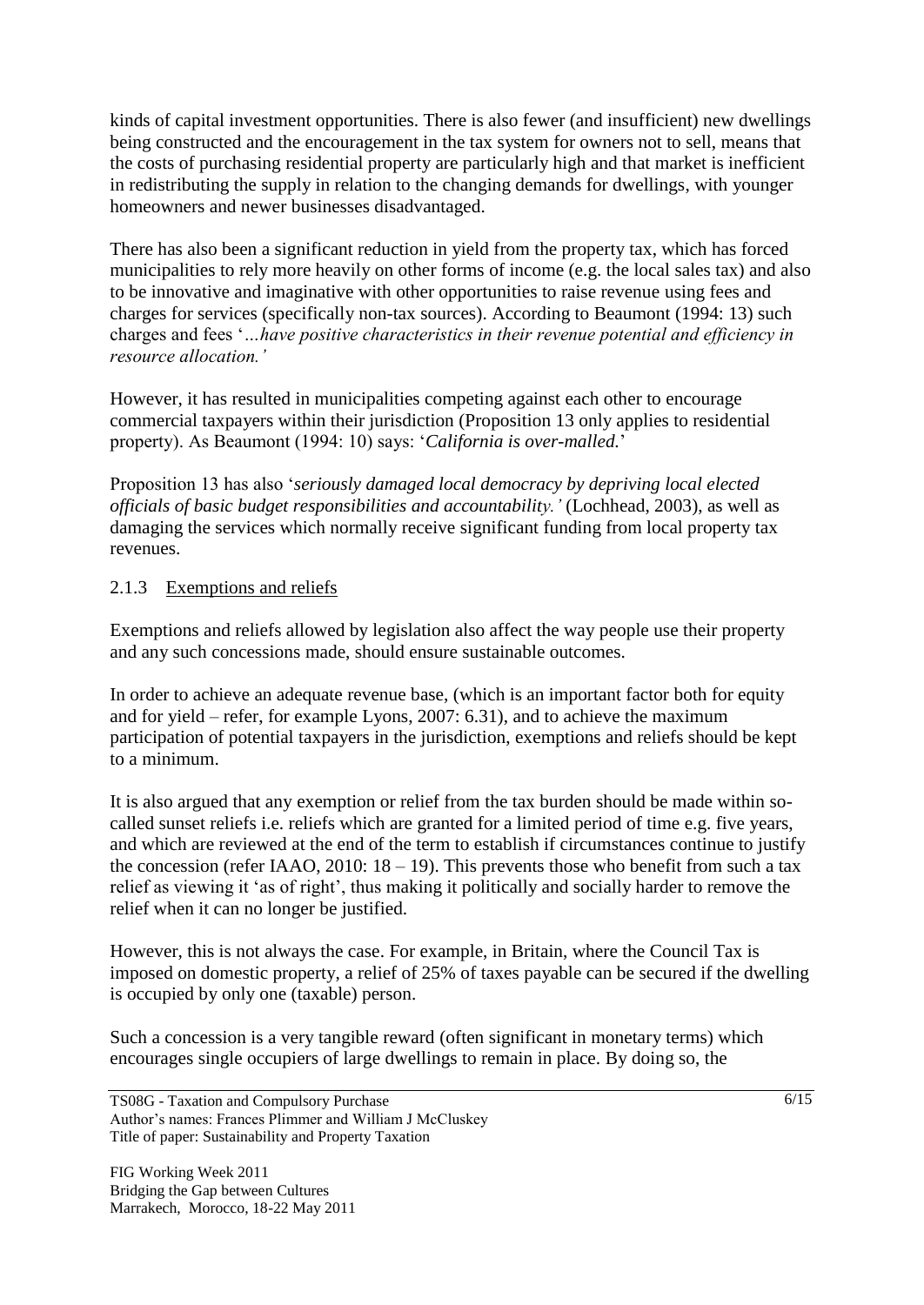concession reduces the pressure to 'down size' residential accommodation, thus denying families who need such accommodation the opportunity to buy and making full use of such property. This adversely affects the efficiency of the market to redistribute supply, as well as also putting pressure on the housing industry to provide more large homes to meet demand, with all the unsustainable consequences of further development indicated above.

Sustainability principles would, we suggest, seek to ensure that dwellings (indeed all property) are fully used, and thus, instead of encouraging a single occupation, Council Tax reliefs should be reversed to specifically discourage anything other than optimum use (and therefore the sustainability) of property

## 2.1.4 Taxing owners of empty properties

From 2008, owners of empty non-domestic property in the England and Wales, are required to pay the same level of business rates as an occupier<sup>1</sup>, despite the fact that the property market is increasingly depressed as a result of the current economic climate. The original driver for this legislation was the concern that a number of owners were deliberately keeping their premises vacant for speculative reasons, at a time of rising prices and great market demand. The government's aims for this legislation also include reducing rental levels, improving the efficiency and attractiveness of the British property market and to encourage the reuse and redevelopment of premises (CLG, 2007: 5).

However, research (Plimmer, 2010) demonstrates that instead the policy has resulted in increased 'constructive vandalism' (demolitions and the stripping of services from the building, which effectively removes the building from the tax liability), short-lets at nominal rents (which reduce the value of the investment), and a halt on development and regeneration, unless a tenant occupier can be secured in advance.

According to Shaw (2010: 49 in Plimmer, 2010: 9):

'*Through raising the opportunity costs of holding vacant property, supply increased as landlords made vacant property available to rent and buy, however further vacancies flooded the market due to the change in the economic crisis, as firms down sized and others went into liquidation, increasing supply further.'*

By taxing owners of empty non-domestic premises, the British government is acknowledging that owners of such premises benefit from the services provided by the local authorities e.g. street lighting, police and fire protection. However, it is the requirement to pay full rates at a time of severe economic recession which is having devastating effects on the commercial business sectors, with a lack of tenant demand and increased voids, thus putting additional pressure to demolish property which earns no income but costs a great deal to hold.

As Keeves (2009:4 in Plimmer, 2010: 6) says: '*[t]he timing of this legislation has proved very controversial because of the additional financial pressure the government is exerting on the* 

 $1$  In the UK, such taxes are traditionally levied on the occupier not the owner.

TS08G - Taxation and Compulsory Purchase Author's names: Frances Plimmer and William J McCluskey Title of paper: Sustainability and Property Taxation

 $\overline{a}$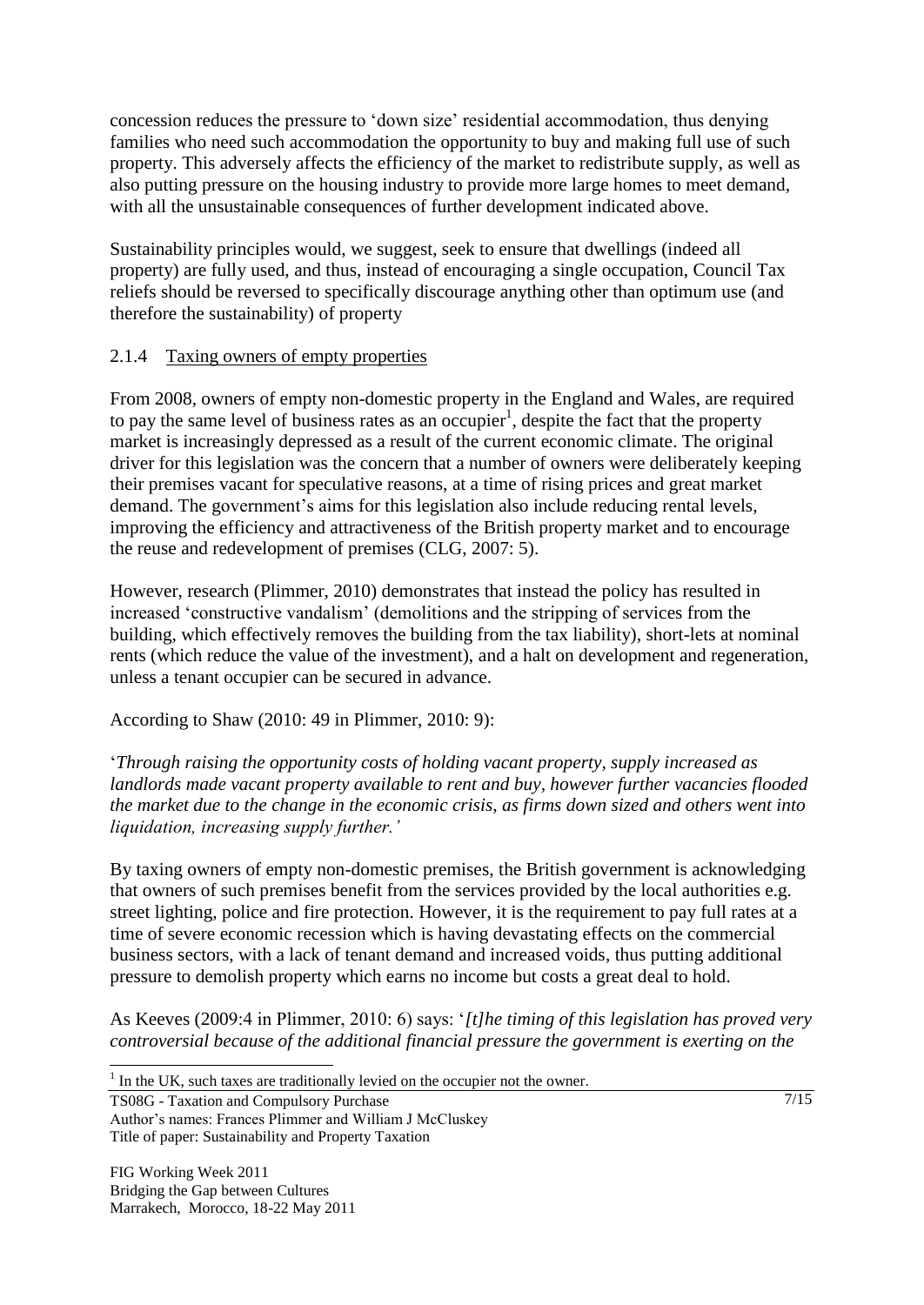*commercial property market during a time of recession.*' While it may not be possible to entangle the damaging effects of the recession from those of the new empty property rate legislation, the change in the tax regime has been described as the '*killer blow'* (Plimmer, 2010: 18).

## **2.2 Sustainability of the tax object**

The oft quoted (at least in property taxation circles) words of Jean-Baptiste Colbert, who was the Finance Minister to Louise XIV: '*The art of taxation consists in so plucking the goose as to obtain the largest possible amount of feathers with the smallest possible amount of hissing.'*

As McCluskey and Plimmer (2010: 26) point out:

*'Continuing the metaphor, it is important that the 'goose' stays healthy and ideally improves in health so that the quantity of the 'feathers' increases year by year. Thus, it can be argued that an active, transparent and healthy property market, where local services contribute to the value of taxable properties, and thereby maintain or improve the value of the taxable real estate, is vital. It is certainly important to ensure that the process does not damage the 'goose'. … It is also important that the process is not so painful to the 'goose' that it bites the person plucking the feathers.'*

We therefore argue that, in order to be sustainable, a property tax should contribute positively to the taxable value of the land and buildings and encourage the optimum use, maintenance and improvements of land and buildings.

# **3. THE SUSTAINABILITY OF A PROPERTY TAX**

## **3.1 Characteristics of a 'good' tax**

Property tax is well recognised as having a number of basic and positive characteristics. Thus, because a property tax is clearly related to the value on land and buildings, it has a strong locational dimension and therefore an inherent link between that which is taxed, those who pay, those who spend and, assuming that the money is paid to provide services for local community, what the services the revenue provides.

There is a clear and demonstrable link between what is paid and what is received by the way of services, because the revenue raised within a local community is spent in that community. It therefore reflects and enhances the stake which residents have in their community, its prosperity and lifestyle, which impact on the desirability (value) (or otherwise) of property in that area (Lyons, 2007: s.138)

Property (land and buildings) is a very definite sign of 'wealth', easy to value and therefore a legitimate target for taxation. As a source of investment, it represents one of a number of targets for funds and therefore its taxation is necessary for a balanced tax system (Muellbauer, 2005; IAAO, 2010: 7)

TS08G - Taxation and Compulsory Purchase Author's names: Frances Plimmer and William J McCluskey Title of paper: Sustainability and Property Taxation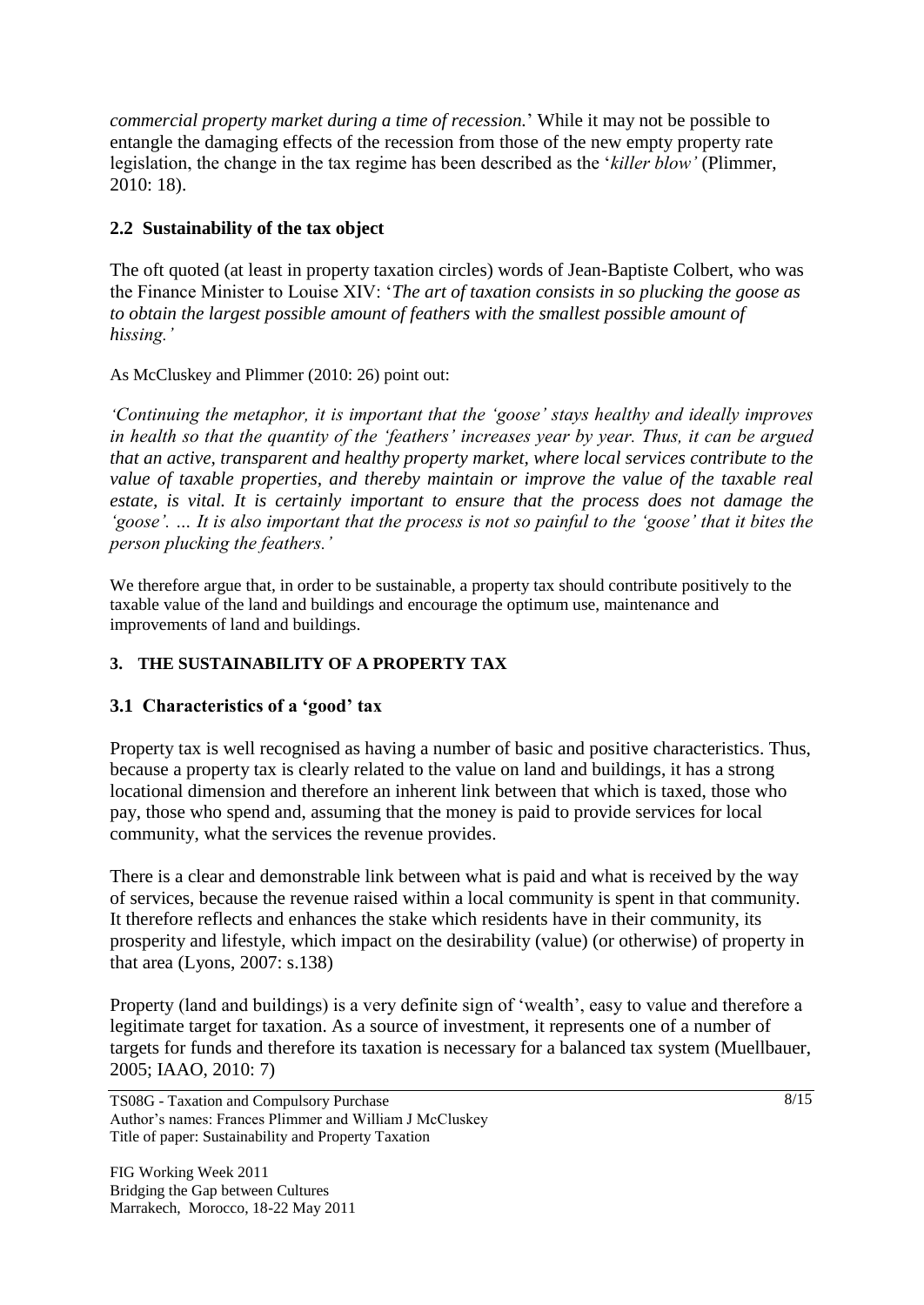A property tax is hard to evade because land and buildings are visible, does not move jurisdictions and is difficult to hide. Given that the level of the property tax is generally set at the level of local government, there is a strong link between those who pay and those who vote for local representatives, allowing for public accountability of the tax setting and spending process.

There are copious sources which discuss what is a 'good' property tax (for example, Almy *et al.,* 2008; Bird and Slack, 2004; Youngman and Malme, 1994), although few if any, recognise explicitly the potential for its sustainability. Thus a property tax has the potential to provide the following positive characteristics:

- assessments are normally available for public scrutiny and therefore the amount paid is transparent and open which encourages high levels of collection;
- challenge against the assessment is normally available at reasonably cheap, swift and informal manner, thus enabling taxpayers to be satisfied that they are being equitably treated within the law;
- the assessment is less susceptible to fluctuations from short-term economic trends and thus provides a stable, reliable and predictable revenue source;
- the local level of administration of the tax is effective and efficient in both financial terms, timing, as well as the use of (human and technical) resources, particularly when assisted by modern technologies;
- it is almost always exclusive to local government and therefore administered locally, which allows for local variations to meet the needs of the local citizens;
- it promotes local autonomy and local democratic accountability;
- the data required to administer the tax (including that needed for assessments) can be cheap and easy to collect, store and maintain, including ensuring appropriate levels of taxpayer privacy;
- $\hbox{–}$  the legislative provisions can be comprehensive, clear, requiring minimal judicial interpretation and expensive legal argument to secure clarification. It should be possible to make changes to such legislation promptly and efficiently to reflect any necessary alterations in response to changing circumstances, and in order to improve the sustainability of the tax;
- it spreads the costs of government by reaching sectors of the community which might not otherwise contribute;
- it involves minimal intrusion into the privacy of the taxpayer and taxpayer affairs;
- when subject to regular and frequent revaluations, assessments can keep pace with rising incomes, costs, inflation and new developments, this achieving buoyancy or income elasticity; and
- it is easy to collect, allowing a range of payment methods and enforcement measures.

Land and buildings represent a large capital investment and, for many people, it is the single largest financial investment they ever make, and in many jurisdictions, land and buildings represent pension rights – either held personally or corporately. However, it is clear that tax is paid out of income not capital and therefore the 'fairness' of a tax on capital has been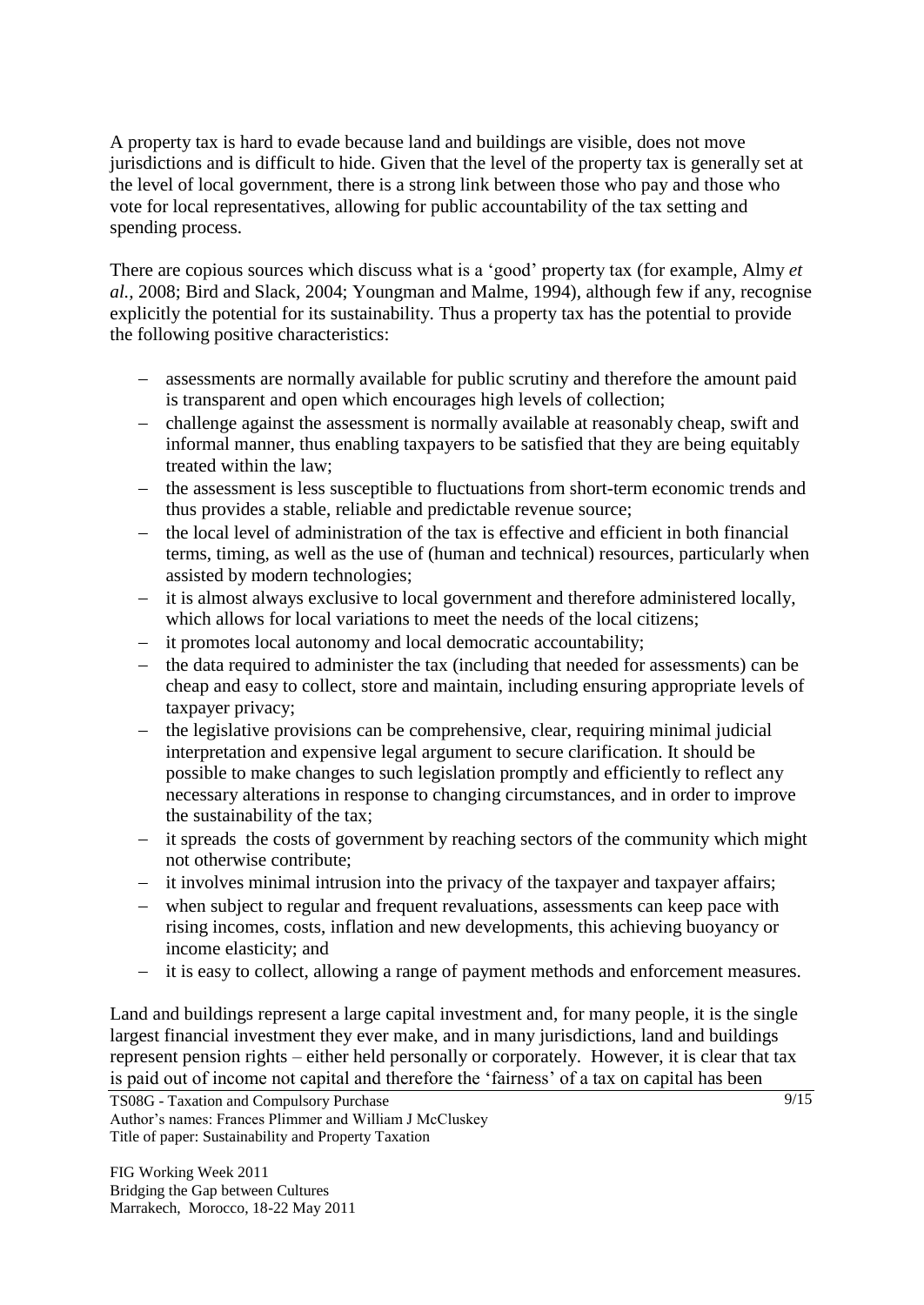raised. Recognising this, the IAAO (2010: 7) states:

' *… one has only to note the availability of loans that use property or equity in property as collateral to recognise the link to wealth and ultimately to income still exists. … exemptions, circuit breakers, tax abatements, classification, tax and value limitation measures, frequent and regular reappraisal, and public relations have been used to alleviate the real and perceived public concern with the property tax.'*

Thus, while ability to pay is often presented as a major disadvantage to a property tax, there are opportunities within the tax system to build in safeguards to protect the most vulnerable and alleviate hardship.

After all, as a species, we need land and buildings for our survival - to live, work, play and for all of the other activities in which we are involved or which we require for our shelter, comfort and well-being. We have no alternative commodity – property taxes are, therefore, levied on a necessity of life - indeed, it is this very fact which makes it all the more important to achieve the benefits of 'value' and sustainability within the property tax.

## **3.2 Sustainable characteristics of a property tax**

Just because characteristics of the property tax can be identified in theory, does not mean that all property taxes exhibit any or all of these characteristics. Indeed, many do not. Nor should it be assumed that such characteristics are inherently 'sustainable'. Each should be investigated to establish how it contributes to the perceptions of sustainability recognised and valued by the community.

Thus the sustainability of the specific variant of the property tax implemented in each jurisdiction should be investigated to ensure that, as far as is possible, its characteristics achieve the highest degree of sustainability for the community.

## **4. THE SUSTAINABILITY OF THE USES TO WHICH THE YIELD FROM PROPERTY TAX ARE PUT**

## **4.1 Introduction**

The output of the property tax should also have a sustainability aspect and this means that the property tax should yield sufficient revenue to provide funds for all of the necessary services at an adequate level, for which the taxing authority (assumed here to be municipalities) is responsible – the adequacy of the level of services to be determined by the citizens who are also taxpayers. This means, of course, that one aspect of the sustainability of the property tax relates to the number, nature and quality of the services it is expected to fund and the needs of the community.

In addition, it is also important for its sustainability credentials that the yield should be spent on achieving sustainable outcomes for the community. It is usual for the property tax to fund

TS08G - Taxation and Compulsory Purchase Author's names: Frances Plimmer and William J McCluskey Title of paper: Sustainability and Property Taxation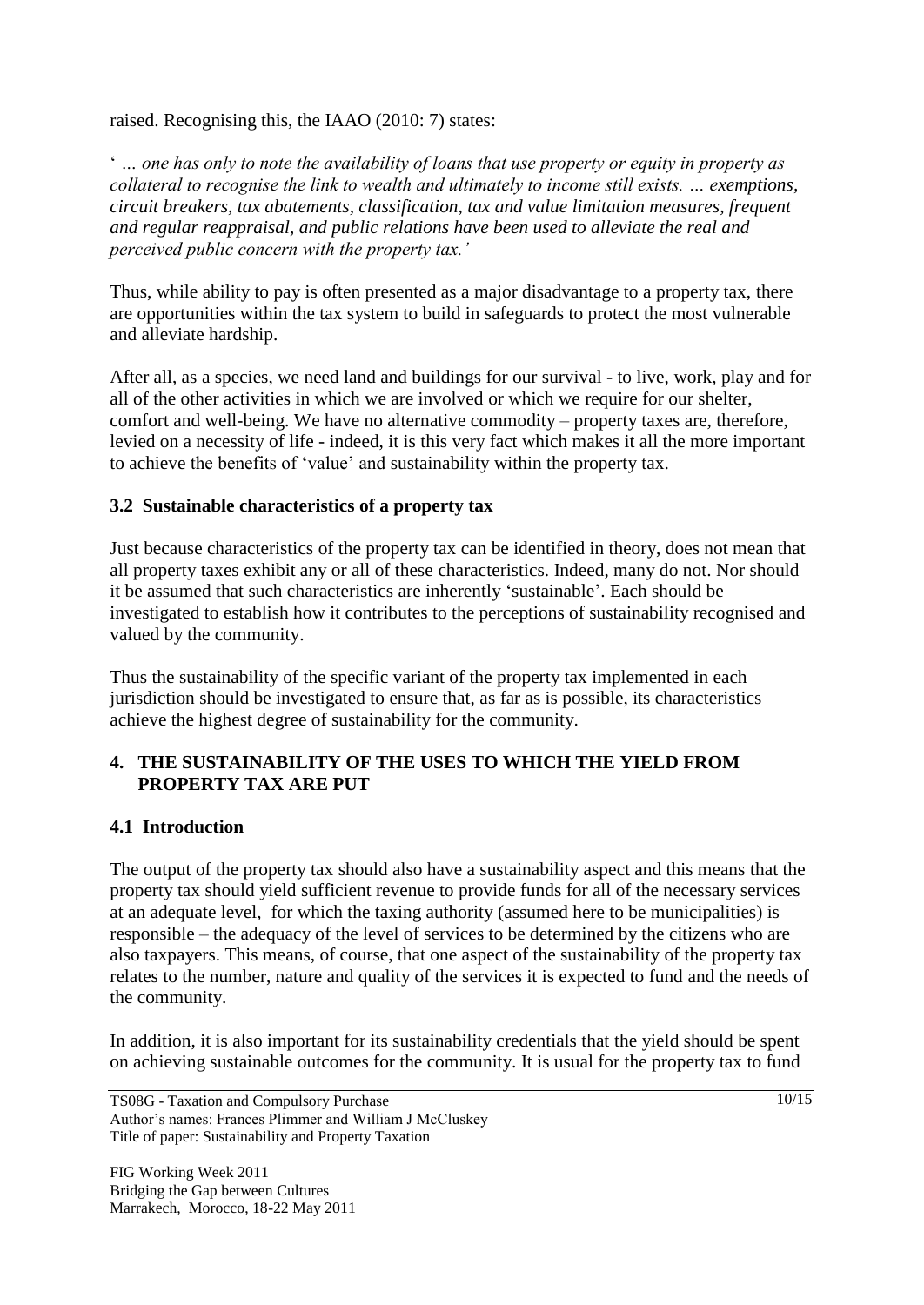municipal services and it is in this context that we discuss the provision funded by the property tax.

Given that the source of the funding is the value (or some surrogate) of real estate and (in the spirit of '*geese'* and '*hissing'* mentioned in 2.2 above), it must be anticipated that a significant achievement of the tax yield should be the maintenance and potentially the improvement of the value or attraction of the land and buildings. By adding value to land and buildings (the taxable objects) through service provision, the basis on which the tax is levied is enhanced, buoyancy of yield results, and as does the desirability of attributes of the location. In this way the property tax takes a cyclical form, a virtuous circle, of benefits to both individual and community assets and lifestyles.

Thus, property taxation should fund services which help to achieve and maintain the value and thus the sustainability of land and buildings and also of their communities. Services which enhance the characteristics of the local community and therefore the individual and collective value of the built environment should be prioritized.

These might include the effective and efficient recycling and composting (whether at doorsteps or at convenient central points) and which minimise waste collection and disposal as well as pressure on land fill sites, social services to support the vulnerable (such as the elderly) as well as community education, personal improvement and advice services to citizens regarding, for example, how individuals can become involved in improving aspects of the community. Financial resources might also be extended to the funding of improvements to buildings e.g. to improve energy efficiency.

# **5. CONCLUSIONS**

If longevity is a characteristic of sustainability, then taxing property is a very sustainable way of raising tax revenue. Property taxes have been around for over 7,000 years (Carlson, 2005). However, we do not believe that mere survival, while an important characteristic, is enough on its own to qualify the property tax as 'sustainable'.

There is no such thing as a generic property tax. Taxation of property (land and buildings) may exist in every country in the world, but there is a huge variety of such tax systems, including different tax bases, different exemptions and reliefs, and different administrative and assessment systems. One size does not fit all nor should it. Given its inherent local nature, each tax system should serve the needs of the community and be developed, reformed and implemented accordingly. Yet it is important that property taxes are in themselves sustainable and contribute as much as possible to the wider sustainability of communities.

Because each jurisdiction develops, reforms and implements their own version of the tax, sustainable outcomes therefore are likely to vary across jurisdictions in the way the tax has developed and how it interacts with both the taxable objects and the services which it funds. Indeed, different communities may prioritise different sustainable outcomes according to their needs, aspirations, resources, traditions and culture.

TS08G - Taxation and Compulsory Purchase Author's names: Frances Plimmer and William J McCluskey Title of paper: Sustainability and Property Taxation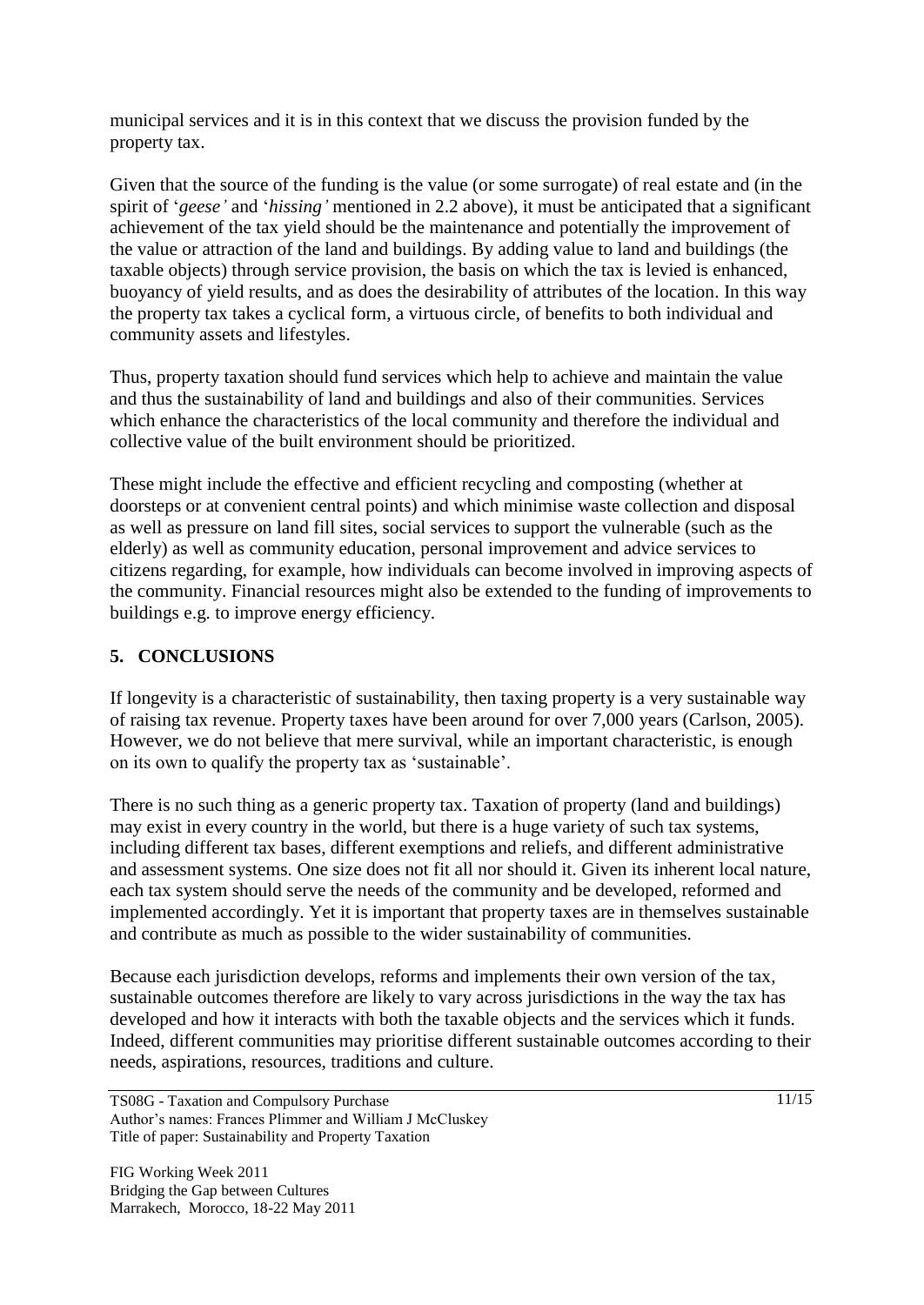Thus, to achieve the optimum benefits from sustainable property taxes, each jurisdiction should investigate its own sustainable objectives and, in that light, achieve an appropriate variant of the property tax to ensure that it contributes and is seen to contribute to the overall sustainability of communities.

Given the range of variation of property taxes, it must be also be important for policy makers to investigate and reflect on systems which operate elsewhere to see if there are lessons to be learned from international experience, reflecting on the how property taxes can be enhances in their contribution to the three areas of sustainability which we have identified here:

- sustainability of taxable objects;
- sustainability of the property tax itself; and
- $\overline{\phantom{a}}$  sustainability of the uses to which the yield from the tax is put.

It is not our intention in this paper to provide a definitive definition of 'sustainability' in the context of property tax. Clearly, a property tax must be suitable for the economic, political and social environment in which it is to operate. It may be that a sustainable property tax is one which is established and operated in such a way that it maintains, if not enhances, the local physical, social and economic environment for the benefit of current as well as future generations, and thereby contributes to a sustainable community.

We recognise that different jurisdictions will have different views of and needs from a sustainable property tax, so it is vital that they each discuss and agree their requirements in the light of their individual circumstances, existing and future ambitions, as well as their perceptions of sustainable communities.

This paper contributes to the discussion about the future of property taxation by identifying three significant aspects of how its sustainability might be assessed. We look forward to contributing further to a developing debate on this subject in the future.

# **REFERENCES**

Almy, Richard, Dornfest, Alan, Kenyon, Daphne (2008) *Fundamentals of Tax Policy.* Kansas City: International Association of Assessing Officers.

Beaumont, Marion S. (1994) *The Property Tax in California: Acquisition Value Taxation and Parcel Tax.* Paper presented to Property Taxation Committee of the National Tax Associate, Charleston, South Carolina. November.

Bird, Richard M., Slack, Enid (2004) *International Handbook of Land and Property Taxation.*  Cheltenham: Edward Elgar.

Communities and Local Government (2007) *Rating (Empty Properties) Bill. Regulatory impact assessment.* Available at:

<http://www.communities.gov.uk/publications/localgovernment/ratingempty>

Building Research Establishment (2006) *Developing a strategic approach to construction waste.* BRE.

TS08G - Taxation and Compulsory Purchase Author's names: Frances Plimmer and William J McCluskey Title of paper: Sustainability and Property Taxation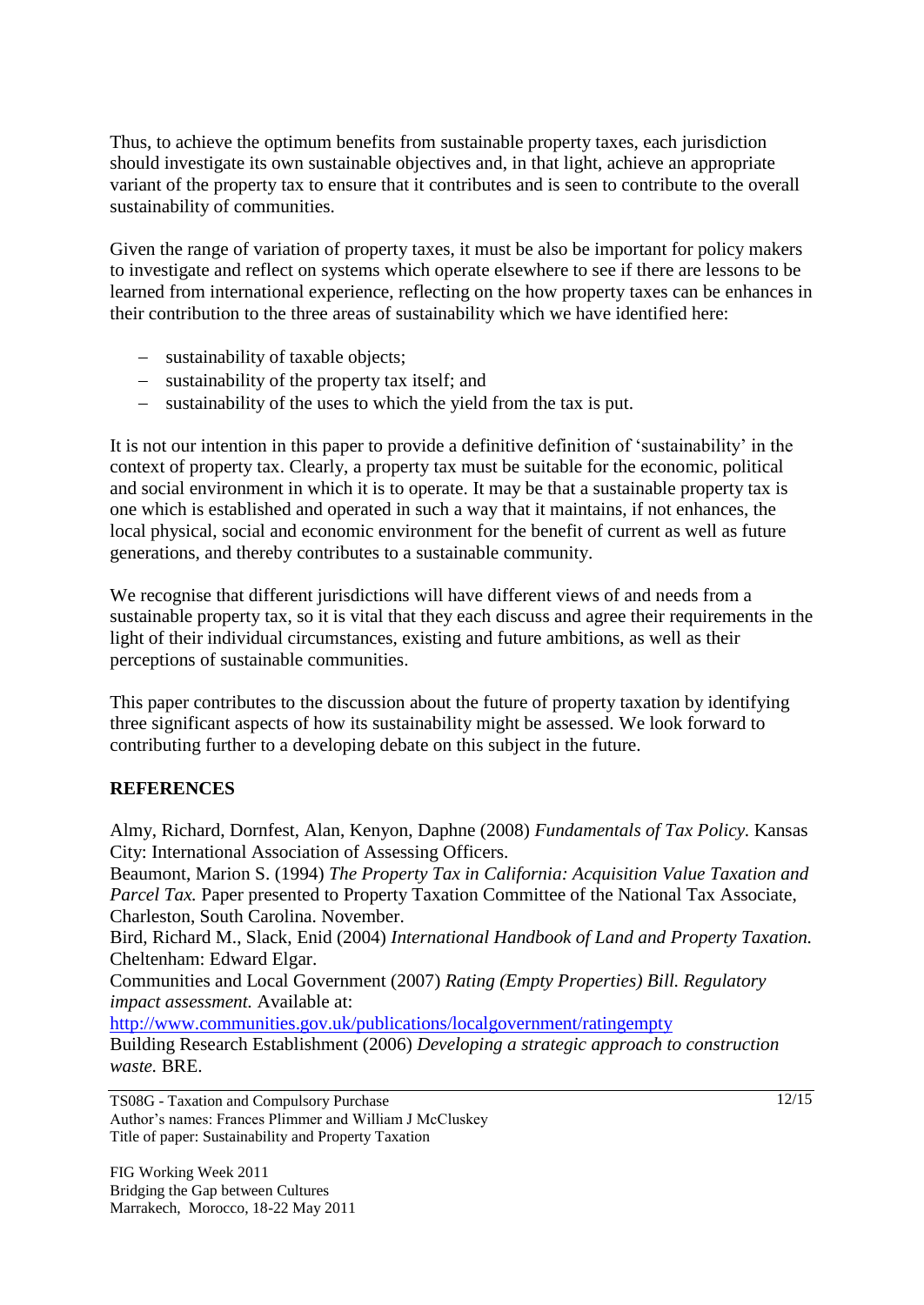<http://www.bre.co.uk/filelibrary/pdf/rpts/waste/ConstructionWasteReport240906.pdf>

California Taxpayers' Association (1993) *Proposition 13: Love it or hate it, its roots go deep.*  [www.caltax.org/research/prop13/prop13.htm](http://www.caltax.org/research/prop13/prop13.htm)

Carlson, Richard Henry (2005) A brief history of property tax. *Fair and Equitable.* February. pp. 3-9.

[https://secure.sauder.ubc.ca/re\\_creditprogram/course\\_resources/courses/content/443/carlson.p](https://secure.sauder.ubc.ca/re_creditprogram/course_resources/courses/content/443/carlson.pdf) [df](https://secure.sauder.ubc.ca/re_creditprogram/course_resources/courses/content/443/carlson.pdf)

FIG (1991) Bathurst Declaration on Land Administrtion for Sustainable Development. FIG Publication No. 21. [www.fig.net/pub/figpub/pub21/figpub21.htm](http://www.fig.net/pub/figpub/pub21/figpub21.htm)

International Federation of Geometers (1999) *The Nairobi Statement on Spatial Information for sustainable development*. FIG Publication No. 30 [www.fig.net](http://www.fig.net/)

Keeves, Robert (2009) *An analysis of the impact of empty rates on the commercial property market.* Unpublished BSc Project. Reading: The College of Estate Management.

Lichfield, Nathaniel and Connellan, Owen (2000) *Land Value and the Community Betterment Taxation in Britain: Proposals for Legislation and Practice.* WP00NL1 Cambridge. MA. Lincoln Institute of Land Policy.

Lochhead, Carolyn (2003) *Prop. 13 remains controversial after a quarter of a century.*  [www.sfgate.com](http://www.sfgate.com/)

Lyons, Sir Michael (2007) *Lyons Inquiry into Local Government: Place shaping a shared ambition for the future of local government. Final Report*. London: The Stationery Office. Management.

McCluskey, William J and Plimmer, Frances (2010) *A sustainable property tax. Myth or Reality?* The College of Estate Management. Reading. forthcoming.

McCluskey, William J., Franzsen, Riël C D (2005) *Land Value Taxation. An applied analysis.*  Aldershot: Ashgate.

McLean, Ian (undated) The case for land value taxation. Compass Thinkpiece Number 2. [http://www.compassonline.org.uk/uploads/documents/CTP2TheCaseForLandValueTaxationI](http://www.compassonline.org.uk/uploads/documents/CTP2TheCaseForLandValueTaxationIainMcLean.doc) [ainMcLean.doc](http://www.compassonline.org.uk/uploads/documents/CTP2TheCaseForLandValueTaxationIainMcLean.doc)

Muellbauer, J. (2005) Property taxation and the economy after Barker Review. *The Economic Journal.* Vol. 115, March, pp. 99-117.

Picker, Les (2005) *The lock-in effect of California' Proposition 13.*  [www.nber.org.digest/apr05/w11108.html](http://www.nber.org.digest/apr05/w11108.html)

Plimmer, Frances (2009) Responsible Property Investment Making a difference. Refereed Paper presented at  $7<sup>th</sup>$  FIG Regional Conference, Hanoi.

[http://www.fig.net/pub/vietnam/papers/ts02f/ts02f\\_plimmer\\_3610.pdf](http://www.fig.net/pub/vietnam/papers/ts02f/ts02f_plimmer_3610.pdf)

Plimmer, Frances (2010) *Empty Property Rates. Is it all about Treasury funding or simply a case of bad timing?* The College of Estate Management. Reading. forthcoming.

Shaw Christopher (2010) *The effects of the Rating (Empty Properties) Act of 2007. Has the change in the economic climate affected the effects of the Act?* Unpublished MSc dissertation. Reading: The College of Estate Management.

Youngman, Jane, Malme, Joan (1994) *An international Survey of Taxes on Land and Buildings.* Boston: Lincoln Institute of Land Policy, Organisation for Economic Development; International Association of Assessing Officers.

TS08G - Taxation and Compulsory Purchase Author's names: Frances Plimmer and William J McCluskey Title of paper: Sustainability and Property Taxation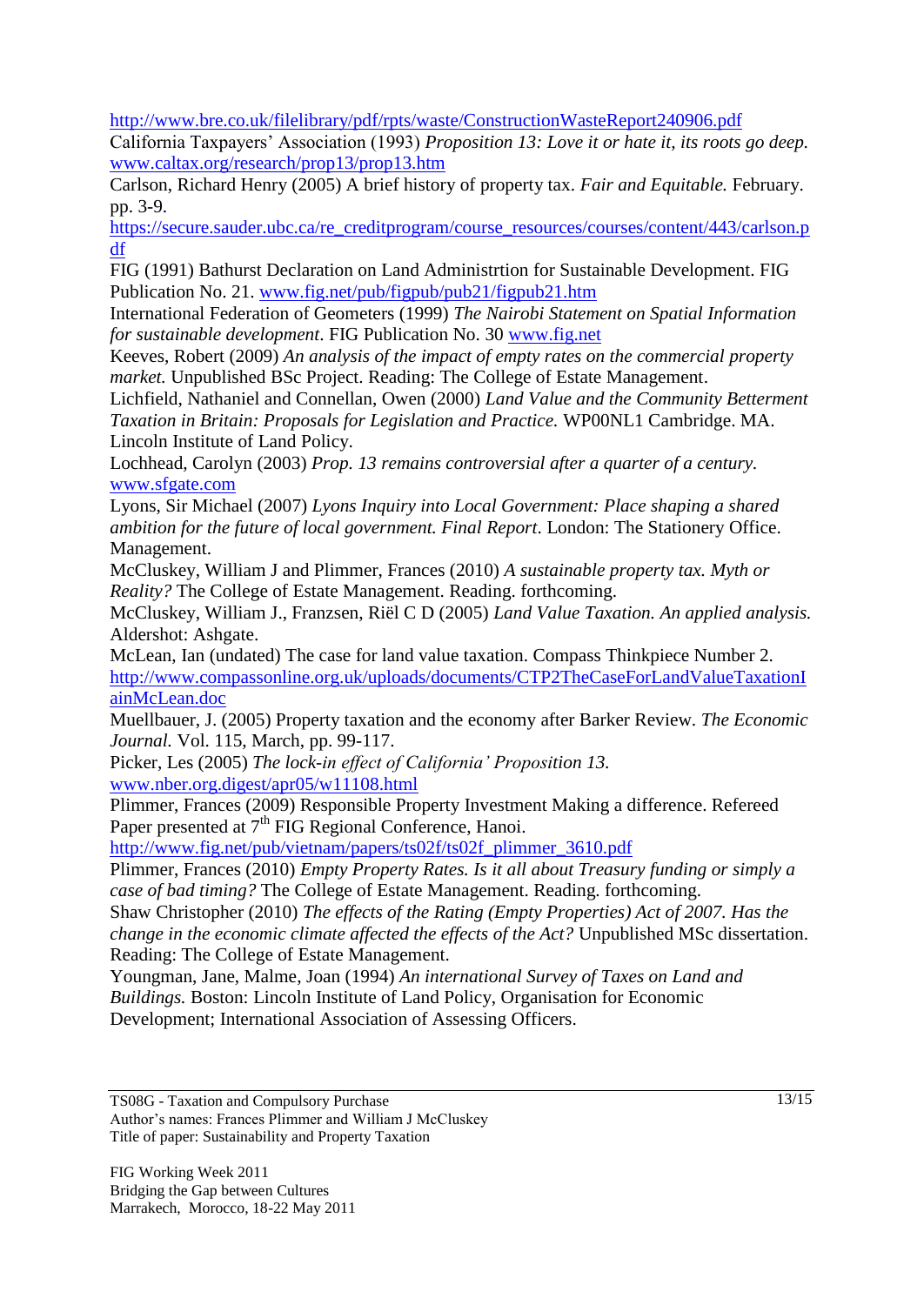## **BIOGRAPHICAL NOTES**

Frances Plimmer qualified as a Chartered Valuation Surveyor with the Valuation Office in Cardiff after which she joined the University of Glamorgan as a lecturer in 1978, acquiring the degrees of Master of Philosophy in 1991, and a PhD in 1999, and was appointed Reader in 1996. She was appointed Research Professor at Kingston University in 2006 and now works at the College of Estate Management as both a researcher and a tutor in valuation.

She is a Fellow of RICS, a member of RICS' Research Advisory Board, a member of the Institute of Revenues and Rating Valuation and the Institute of Continuing Professional Development in the UK and the International Association of Assessing Officers in the USA. She is on the editorial advisory board of the *Journal of Property Tax Assessment & Administration* and *International Journal of Housing Markets and Analysis* and was the editor of *Property Management* from 1994 to 2010. Formerly the UK delegate the International Federation of Geometers' (FIG's) Commission 2 (Professional Education, she is now the UK delegate and chair of FIG's Commission 9 (Valuation). She has written and presented widely on the subjects of property taxation, a range of aspects of valuation and also on professional education and qualifications.

Dr William McCluskey is presently Reader in Real Estate and Valuation at the University of Ulster. He has held various international positions including Visiting Professor of Real Estate at the University of Lodz, Poland and Professor of Property Studies at Lincoln University, Christchurch, New Zealand, and he is an Associate Tutor with the College of Estate Management. His main professional and academic interests are in the fields of real estate valuation and more specifically ad valorem property tax systems, local government finance, computer assisted mass appraisal modeling and the application of geographic information systems. Within this context he has been involved in a number of international projects advising on ad valorem property tax issues around the world, including Jamaica, Northern Ireland, Bermuda, Poland, Kosovo, Tanzania and South Africa.

TS08G - Taxation and Compulsory Purchase Author's names: Frances Plimmer and William J McCluskey Title of paper: Sustainability and Property Taxation